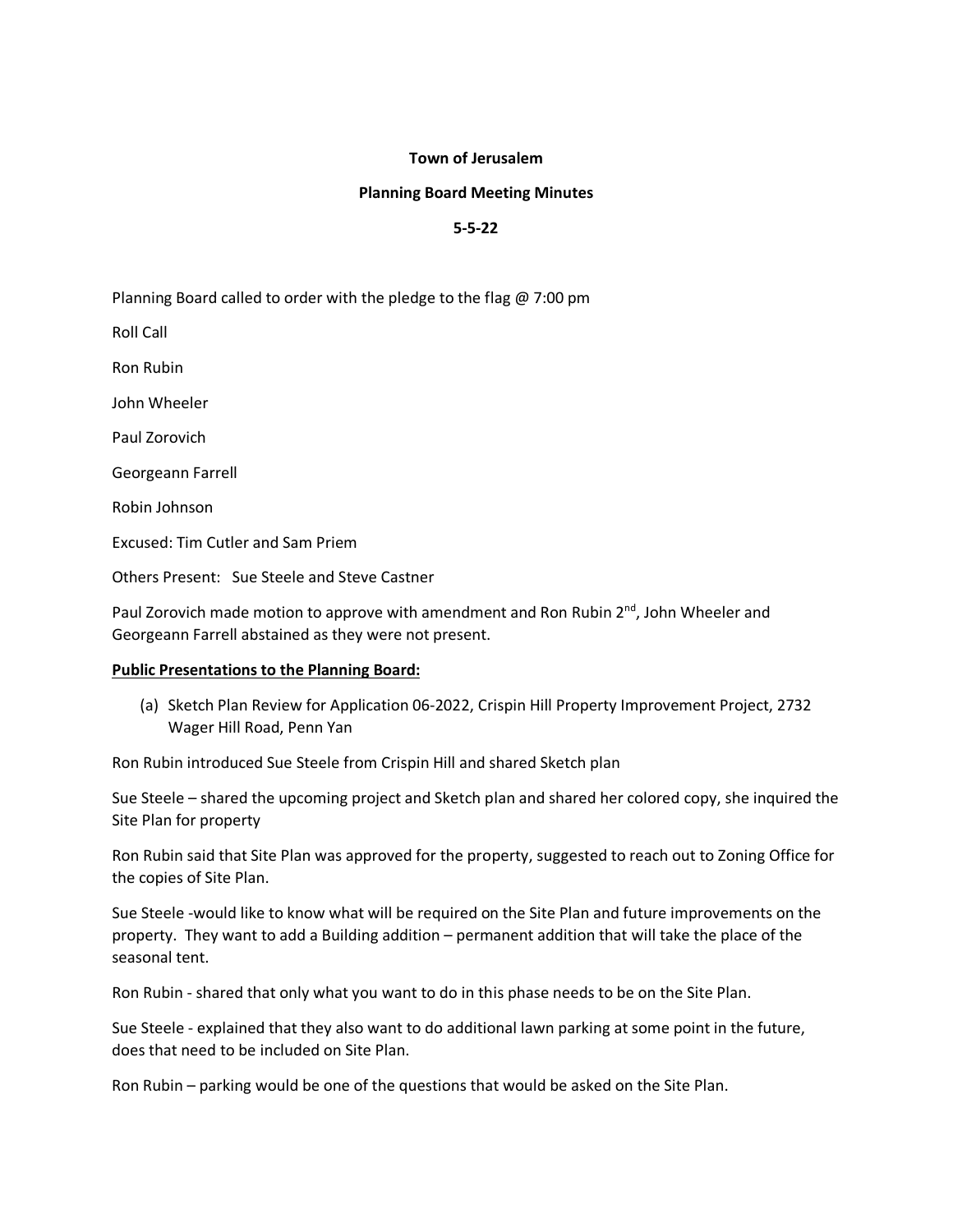Sue Steele – current operations require a shuttle due to the fact that they don't have enough parking to accommodate all the guests.

Sue Steele -parking is not permitted between the building and Route 54A. That is where they find ideal with vegetation and not paved.

Ron Rubin – it is designated a scenic overlay area for the area you are referring to.

Sue Steele - shared descriptions of property and operationally options. Questioned variance options.

John Wheeler – could be setting a precedence

Sue Steele – they do not own property on the other side of the road. Shared how they are zoned.

Paul Zorovich – shared code and options for waiver can be permitted by Planning Board.

John Wheeler – would like to see drawing and screening of what exactly they are looking for.

Ron Rubin – Code enforcement officer is not present, need to have a conversation with them as you plan and move forward.

Sue Steele – they do have the 40 foot buffer, there would be some grading as well, 3 foot high stone walls with vegetation to keep the character of the area.

Sue Steele – they have started to install white fencing and reclaim front property line with ornamental flowering tree to create a nice look. That can be shared on Site Plan that they will bring to Planning Board. Will help guide them with immediate improvements only.

Ron Rubin– will be a very important concern of Planning Board, asked about Occupancy

Sue Steele - there is a cap on Occupancy – approx. 150

Ron Rubin– will want to know about landscaping and building design, water run off and there are some building colors restrictions. How are entrances going to be impacted?

Sue Steele - shared and showed the current driveway access. She also shared improved office space with deck option.

Steve Castner – the last time they were it was discussed about improving the music sound system and increasing without bothering the neighbors.

Steve Castner asked about the water and sewer connection

Sue Steele - water and sewer is no hooked up. Also feels that with a building it will help with the noise and sound. That would not change. Sue will make sure all the details will be included when the return to the Planning Board. Safety lighting will also be proposed for evening departure and included on plan.

Ron Rubin shared that signage would also need to be included on Site Plan.

Steve Castner – nothing to share from Town Board

No other news reported.

Paul Zorovich made the motion to adjourn and John Wheeler  $2^{nd}$  at 7:50 pm